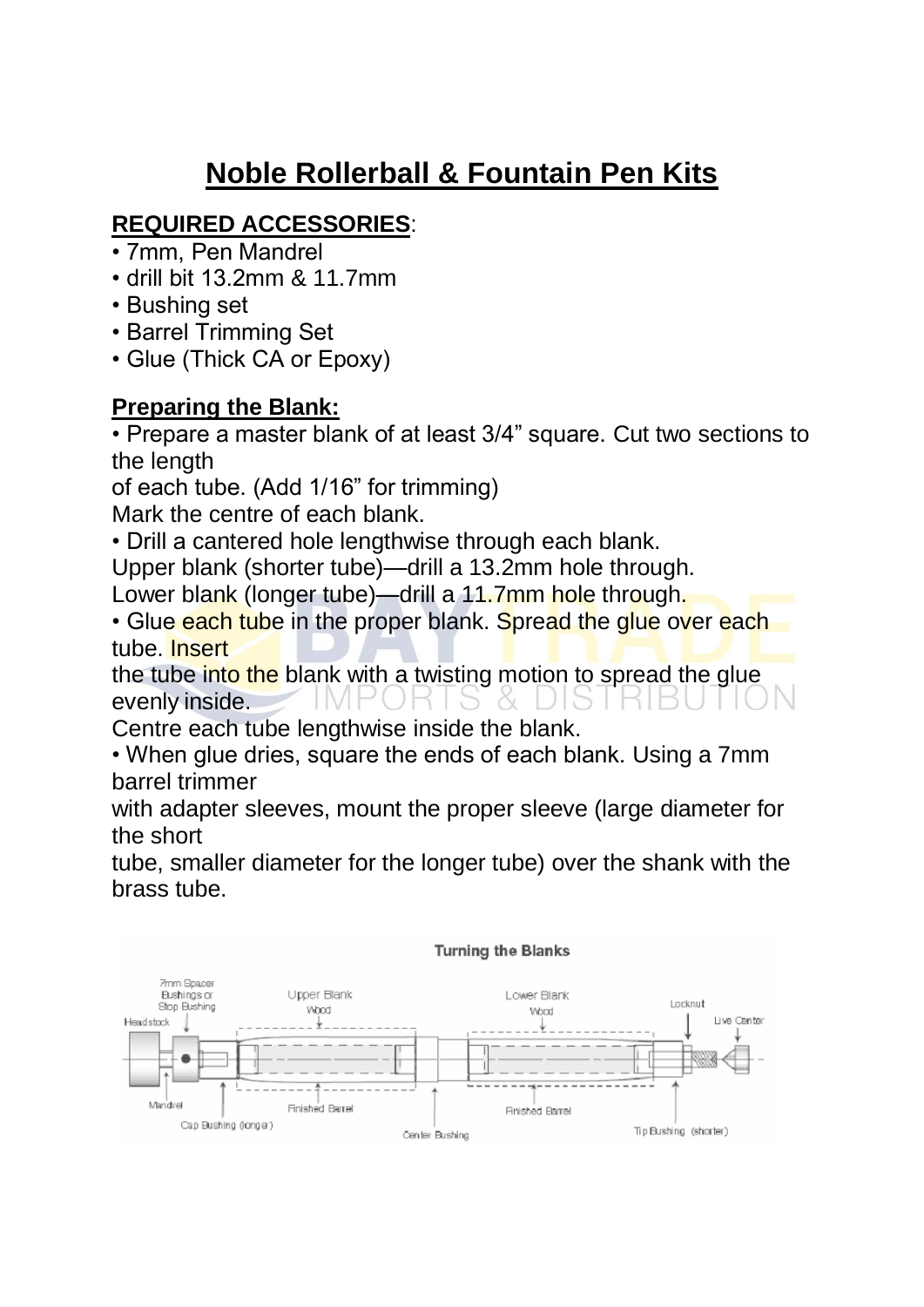## **Turning the Blank**

• Mount 7mm spacer bushings on the mandrel followed by the tip bushing

(shorter diameter) wide end first.

• Slide the lower blank (long) on next. Follow with the center bushing, narrow

diameter first, Slide on the upper blank (short) and follow with the cap bushing,

narrow end first. Add additional spacer bushings as necessary to overlap the

mandrel. Thread on the lock nut hand tight. Bring the tail stock snug with the

mandrel. (Do not overtighten, it could damage the mandrel).

• Turn the blanks down close to the bushings. Follow with abrasives until the tube diameters are flush with the bushings.

• Finish with your choice of polish.



**Assembly**